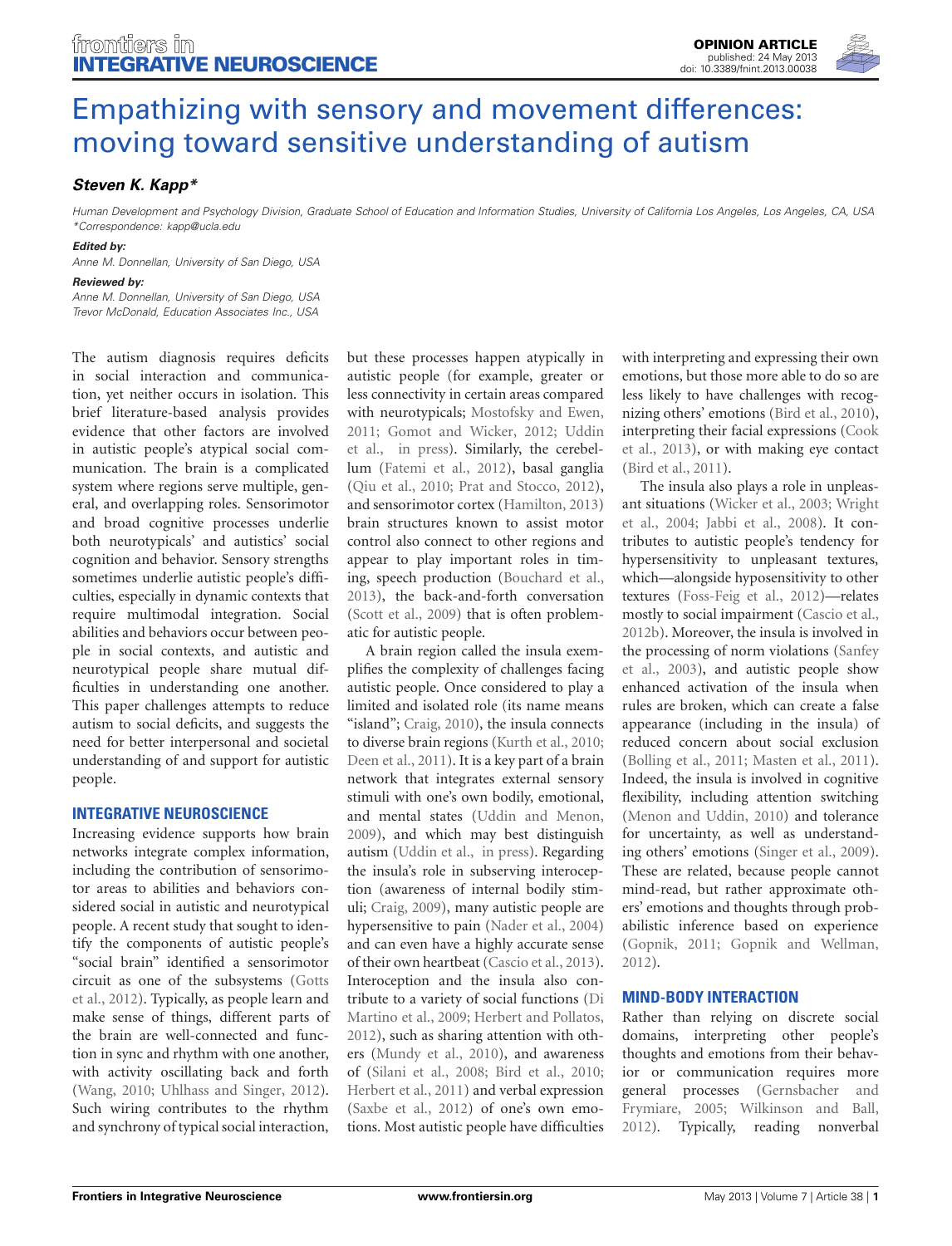cues involves sensorimotor and basic attentional processes, and happens relativelyautomatically and unconsciously [\(Pineda and Hecht](#page-4-13), [2009;](#page-4-13) [Frith and Frith](#page-3-16), [2012](#page-3-16)). Autistic people tend to have significant challenges with all these abilities [\(Ben-Sasson et al., 2009;](#page-2-6) [Kapp et al., 2011](#page-3-17); [Donnellan et al., 2013](#page-3-18)). Such challenges with reading body language relate to general trouble with movement; slowing down nonverbal cues significantly improves accuracy of processing them [\(Gepner and Féron, 2009](#page-3-19)). Autistics often demonstrate competence when processing the same stimulus when static but difficulties when in motion [\(Hanley et al.,](#page-3-20) [2012](#page-3-20); [Weisberg et al.](#page-5-7), [2012](#page-5-7)). For example, many autistic people have oculomotor control (eye movement) problems, which challenge joint attention and language devel[opment](#page-3-21) [\(Mundy et al.](#page-4-14)[,](#page-3-21) [2009](#page-4-14)[;](#page-3-21) Gliga et al., [2012;](#page-3-21) [Kelly et al., 2013\)](#page-4-15). In particular, many autistic people's pupils reflect intense activity in the nervous system, which challenges quick, coordinate[d,](#page-2-7) [spontaneous](#page-2-7) [attention](#page-2-7) [\(](#page-2-7)Anderson et al., [2012](#page-2-7)). Faced with these difficulties, most autistic people learn to rely on more advanced active reasoning skills to infer body language [\(Ahmed and Miller, 2011](#page-2-8); [Vivanti et al.](#page-5-8), [2011;](#page-5-8) [Senju](#page-4-16), [2013](#page-4-16)).

Like [sensory processing \(](#page-2-9)Aglioti and Pazz[aglia,](#page-4-17) [2011](#page-2-9)[\) and movement \(](#page-4-17)Riley et al., [2012](#page-4-17)) in neurotypicals, sensorimotor differences in autistic people underlie various behaviors impacting social functioning. For example, sensory hypersensitivity and integration difficulties often lead to social withdrawal from overload [\(Reynolds et al.](#page-4-18), [2011;](#page-4-18) [Brock et al.,](#page-2-10) [2012](#page-2-10)), while the slow responsiveness from sensory hyposensitivity distinctively contributes to autism-related impairment [\(Ben-Sasson et al., 2009;](#page-2-6) [Brock et al.,](#page-2-10) [2012](#page-2-10)). Furthermore, challenges with body posture and gestures, listed as impairment in social interaction in the autism diagnosis [\(APA, 2000\)](#page-2-11), relate to respective difficulties with postural control (from poor balance; [Travers et al., 2012\)](#page-5-9) and performing skilled movements (related to dyspraxia: impairment in motor planning; [Dziuk et al.](#page-3-22), [2007\)](#page-3-22). Similarly, atypical s[ocial distance \(personal space;](#page-3-23) Frazier et al., [2012](#page-3-23)) may stem from problems sensing and orienting to one's body in space [\(Blanche et al.](#page-2-12), [2012\)](#page-2-12).

Moreover, as in the general population [\(Niedenthal](#page-4-19), [2007](#page-4-19); [Barsalou](#page-2-13), [2008\)](#page-2-13), emotions and language in autistic people are grounded in the body. When autistics have challenges with social emotions, these draw from embodied emotion dysregulation more broadly [\(Winkielman et al.,](#page-5-10) [2009](#page-5-10); [Mazefsky et al., 2012\)](#page-4-20). Likewise, when autistics have challenges understanding figurative language and other aspects of what often gets labeled as pragmatics (language applied to social contexts), this stems from general challenges with receptive (understanding) language [\(Gernsbacher and Pripas-Kapit, 2012\)](#page-3-24). While language is acquired through social contexts, speech requires the coordination of many muscles; most autistics have atypical speech (whether functional or not), including unusual prosody (rate, rhythm, volume, pitch, and tone; [Eigsti et al., 2011\)](#page-3-25).

Although proponents of social deficit theories of autism often emphasize poor autobiographical memory, this originates in part from the sense of smell and broader memory problems. Certain odors automatically induce memories and social contact i[n](#page-4-21) [neurotypicals](#page-4-21) [\(](#page-4-21)Larsson and Willander, [2009](#page-4-21)), but the effect may tend to be limited to more familiar events and people in autistics [\(Parma et al.](#page-4-22), [2013\)](#page-4-22). Indeed, a few studies have linked tastesmell processing difficulties in autistics with greater communication and behavioral [challenges](#page-4-23) [\(Hilton et al.](#page-3-26)[,](#page-4-23) [2010](#page-3-26)[;](#page-4-23) Lane et al., [2011](#page-4-23)). Moreover, autistics tend to have challenges with not only past- but also future-oriented memory (prospective memory: remembering to carry out intentions); this contributes to planning, organization, multitasking, and social cognitive challenges [\(Rajendran et al.](#page-4-24), [2011;](#page-4-24) [Lind and Williams, 2012;](#page-4-25) [Williams et al.,](#page-5-11) [2012](#page-5-11)).

# **COMPLEX DIFFERENCES**

Any comprehensive theory of autism requires recognizing the complex nature of differences, including strengths and impairments that sometimes arise from them, as illustrated in the visual and auditory modalities. Visual strengths relate positively to language and other communication challenges [\(Atkinson](#page-2-14), [2009;](#page-2-14) [Joseph et al.](#page-3-27), [2009;](#page-3-27) [Hubbard et al., 2012;](#page-3-28) [Ohta et al.](#page-4-26), [2012](#page-4-26)); most autistics considered "untestable" can demonstrate visuospatial skills [\(Courchesne et al.](#page-3-29), [2012\)](#page-3-29). Autistics tend to have enhanced ability, and natural orientation, to directly process visual stimuli [\(Happé and Frith, 2006;](#page-3-30) [Mottron et al.](#page-4-27), [2006;](#page-4-27) [Simmons et al.,](#page-4-28) [2009](#page-4-28)), including the abilities to search for objects amid distractors, see patterns, and noti[ce subtle changes in scenery \(](#page-4-28)Simmons et al., [2009](#page-4-28)). Yet, for some, this hypersensitivity means pain [\(Kleinhans et al., 2010](#page-4-29)) or distraction [\(Doherty-Sneddon et al.,](#page-3-31) [2012](#page-3-31)) from eye contract or bright lights [\(Fan et al.](#page-3-32), [2009\)](#page-3-32), and aversion to change related to heightened recognition of subtle changes in the environment [\(Cléry et al.,](#page-3-33) [2013a](#page-3-33)[,b\)](#page-3-34).

Similarly, autistic people's auditory strengths relate positively to their language challenges [\(Bonnel et al.](#page-2-15), [2010](#page-2-15)). Autistics tend to have greater perception of singular auditory stimuli such as absolute ("perfect") pitch [\(Happé and Frith, 2006;](#page-3-30) [Mottron et al.](#page-4-27), [2006](#page-4-27); [O'Connor](#page-4-30), [2012\)](#page-4-30), but hypersensitivity can mean greater pain from loud noise [\(Egelhoff and Lane, 2013\)](#page-3-35), impairment in filtering out background nois[e](#page-3-35) [\(Lane et al.](#page-4-31)[,](#page-3-35) [2010](#page-4-31)[;](#page-3-35) Egelhoff and Lane, [2013\)](#page-3-35), and difficulty learning spoken words [\(Norbury et al.](#page-4-32), [2010](#page-4-32)). Because of general challenges with audiovisual integration when watching and listening to speech [\(Woynaroski et al.](#page-5-12), [2013](#page-5-12)), autistics tend to look at the mouth, which provides audiovisual synchrony (lip motion with speech sound; [Klin et al.](#page-4-33), [2009](#page-4-33)) that helps autistics and typically developing infants develop language skills [\(Norbury et al.,](#page-4-34) [2009](#page-4-34); [Young et al.](#page-5-13), [2009](#page-5-13); [Falck-Ytter et al.,](#page-3-36) [2010](#page-3-36); [Lewkowicz and Hansen-Tift](#page-4-35), [2012](#page-4-35)).

Indeed, the greatest differences often stem from simultaneous multisensory processing and integration of information more broadly. For example, related to visual-motor integration challenges, many autis[tics learn new movements \(](#page-3-37)Haswell et al., [2009;](#page-3-37) [Izawa et al., 2012](#page-3-38)) and facial expressions [\(Wright et al., 2008\)](#page-5-14) by focusing on feedback from the body more than visual observation; autistics with especially low body awareness may struggle greatly with motor skills and communication [\(Freitag et al.](#page-3-39), [2007](#page-3-39); [Blanche et al., 2012;](#page-2-12) [Linkenauger et al.](#page-4-36), [2012](#page-4-36)). Neurotypicals unconsciously integrate information, and their prior experiences and expectations shape their perception of surroundings [\(Schroeder et al.](#page-4-37), [2010;](#page-4-37) [Meyer](#page-4-38), [2011\)](#page-4-38).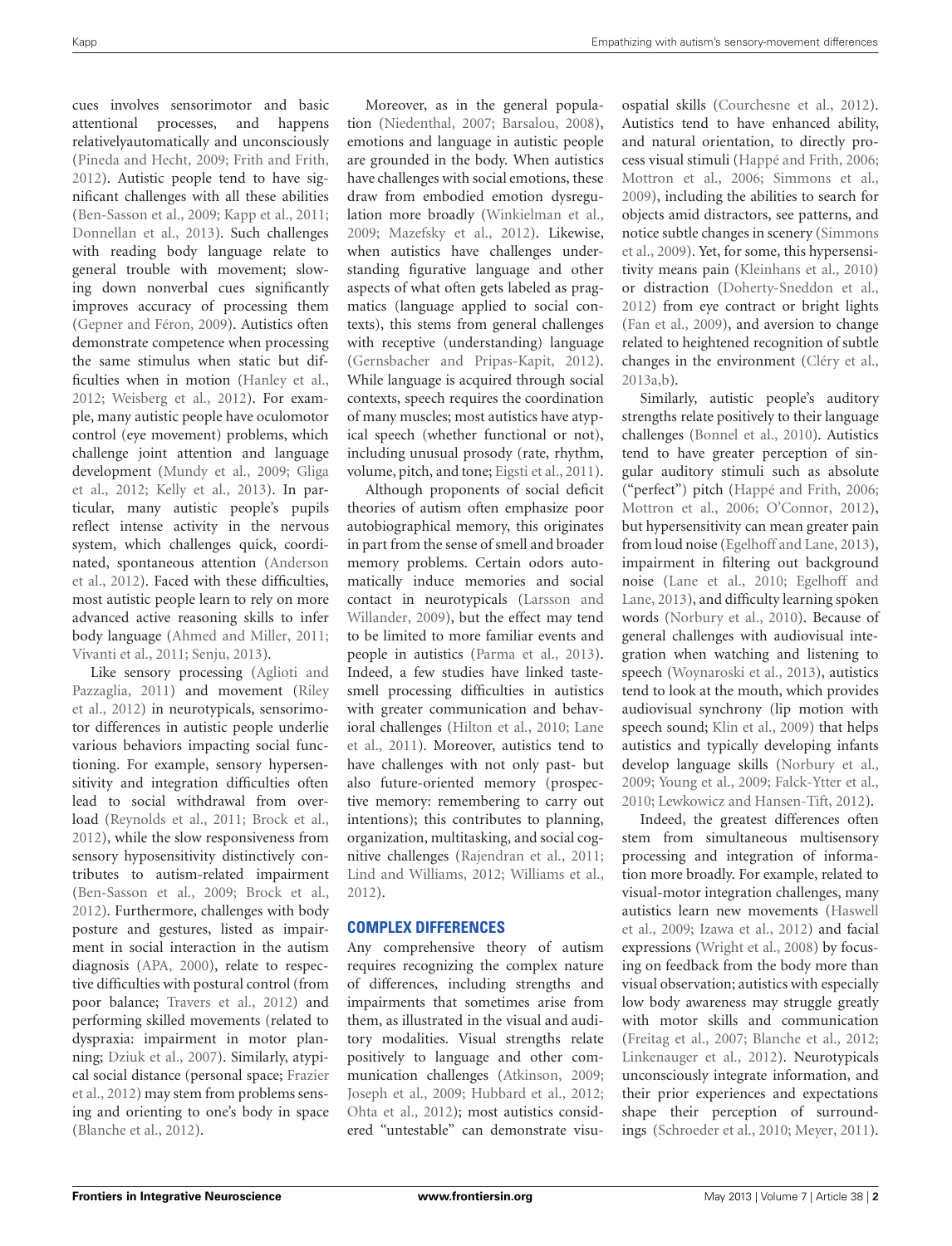Autistics are also affected by this phenomenon, but more independent processing grounded in details of the environment can translate to more realistic perception [\(Brock, 2012;](#page-2-16) [Cascio et al.,](#page-2-17) [2012a;](#page-2-17) [Pellicano and Burr, 2012\)](#page-4-39). Yet for many this also means overwhelm and confusion in everyday settings that require dynamic online (in the moment) integration [\(Dinstein et al.](#page-3-40), [2012](#page-3-40)), and lack of automatic attention (but generally not inability to understand) the "big picture" or context, which contributes to communication challenges [\(Happé and Frith,](#page-3-30) [2006](#page-3-30)).

# **PERSON-ENVIRONMENT (SOCIAL) INTERACTION**

Despite their inclusion in the autism diagnosis as an internal problem, communication, reciprocity, and relationships happen between people and must happen both ways to function [\(Donnellan et al.,](#page-3-18) [2013](#page-3-18)). According to the concept of synchrony, effective communication happens not only between regions of a person's brain, but between communication partners, whose brains and bodies in turn will typi[cally](#page-3-41) [reflect](#page-3-41) [mutual](#page-3-41) [engagement](#page-3-41) [\(](#page-3-41)Hari et al., [2013\)](#page-3-41). While people typically show neural synchrony when engaged in joint activity, autistic people and neurotypical communication partners both have challenges connecting with one another, demonstrated neurologically and behaviorally [\(Tanabe et al.](#page-5-15), [2012;](#page-5-15) [Schilbach et al.,](#page-4-40) [in press\)](#page-4-40). In spite of the listing of impairment in peer relationships within the autism diagnosis [\(APA, 2000\)](#page-2-11), peers regularly bully and reject autistics, and are generally more likely to do so if the autistic person gets upset [\(Rieffe et al.](#page-4-41), [2012\)](#page-4-41) or withdraws [\(Humphrey and Symes, 2010](#page-3-42)). Such stressful experiences cause and exacerbate co-occurring mental and physical conditions [\(Kohane et al.](#page-4-42), [2012](#page-4-42)), and present greater challenges for coping with autism.

Supporting autistic people requires flexibility between autistics and communication partners [\(Muskett et al.](#page-4-43), [2010](#page-4-43)). For example, autistic children tend to build more skills when their parents understand and accept them [\(Kapp et al.](#page-3-43), [2013;](#page-3-43) Oppenheim and Koren-Karie, unpublished). Such sensitivity requires learning why someone has particular behavior and

working with the person [\(Amos, 2013](#page-2-18)); even challenging behavior may represent an adaptive form of compensatory communication [\(Damico and Nelson, 2005](#page-3-44)). Parents who understand the reasons for their autistic children's behaviors and learn to speak their child's language help their child gain skills in the parent's language, especially for more language delayed or impaired children, by becoming in sync with their child [\(Kasari et al.](#page-4-44), [2008;](#page-4-44) [Perryman et al.](#page-4-45), [2012](#page-4-45); [Haebig et al.](#page-3-45), [2013;](#page-3-45) [Siller et al., 2013](#page-4-46)).

Now that the autism field has begun to intensively study sensory-movement differences, they have become better understood, with potential to spur change. Autistics' challenges with sensory processing, motor skills, emotion regulation, and executive functioning often mask the extent or expression of their social understanding or interest in neurotypical contexts. Neurotypicals do not naturally recognize the full reasons for sensorymovement differences, and their centrality to communication differences, because they involve areas they process intuitively. Critically, as scientific evidence on the presence and importance of autistic people's sensory-movement differences mounts, it increasingly reflects autistic people's lived experiences [\(Chamak et al.,](#page-3-46) [2008](#page-3-46); [Davidson and Henderson, 2010;](#page-3-47) [Robledo et al.](#page-4-47), [2012\)](#page-4-47). What society does with this knowledge will test everyone's sensitivity and understanding.

## **ACKNOWLEDGMENTS**

I am grateful to K. C. Berry, Shannon Des Roches Rosa, Emmy Goldknopf (who also helped with the submission process), Hilary Gould, Lianna Hartmour, Jill Jones, Christina Nicolaidis, Sarah Elizabeth Pelangka, Sarah Pripas-Kapit, Jeffrey Rudie, Kassiane Alexandra Sibley, Amanda Vivian, and the reviewer for their feedback. Much thanks also to Frontiers and special issue editors Liz Torres and Anne Donnellan, whose theory with Martha Leary and David Hill inspired this paper.

#### **REFERENCES**

- <span id="page-2-9"></span>Aglioti, S. M., and Pazzaglia, M. (2011). Sounds and scents in (social) action. *Trends Cogn. Sci.* 15, 47–55.
- <span id="page-2-8"></span>Ahmed, F. S., and Miller, L. S. (2011). Executive function mechanisms of theory of mind. *J. Autism Dev. Disord.* 41, 667–678.
- <span id="page-2-11"></span>American Psychiatric Association. (2000). *Diagnostic and Statistical Manual of Mental disorders: Text Revision.* 4th Edn. Washington, DC: Author.
- <span id="page-2-18"></span>Amos, P. (2013). Rhythm and timing in autism: learning to dance. *Front. Intgr. Neurosci.* 7:27. doi: 10.3389/fnint.2013.00027.
- <span id="page-2-7"></span>Anderson, C. J., Colombo, J., and Unruh, K. E. (2012). Pupil and salivary indicators of autonomic dysfunction in autism spectrum disorder. *Dev. Psychobiol.* doi: 10.1002/dev.21051. [Epub ahead of print].
- <span id="page-2-14"></span>Atkinson, A. P. (2009). Impaired recognition of emotions from body movements is associated with elevated motion coherence thresholds in autism spectrum disorders. *Neuropsychologia* 47, 3023–3029.
- <span id="page-2-13"></span>Barsalou, L. W. (2008). Grounded cognition. *Annu. Rev. Psychol.* 59, 617–645.
- <span id="page-2-6"></span>Ben-Sasson, A., Len, L., Fluss, R., Cermak, S. A., Engel-Yeger, B., and Gal, E. (2009). A metaanalysis of sensory modulation symptoms in individuals with autism spectrum disorders. *J. Autism Dev. Disord.* 39, 1–11.
- <span id="page-2-3"></span>Bird, G., Press, C., and Richardson, D. C. (2011). The role of alexithymia in reduced eye-fixation in autism spectrum conditions. *J. Autism Dev. Disord.* 41, 1556–1564.
- <span id="page-2-2"></span>Bird, G., Silani, G., Brindley, R., White, S., Frith, U., and Singer, T. (2010). Empathic brain responses in insula are modulated by levels of alexithymia but not autism. *Brain* 133, 1515–1525.
- <span id="page-2-12"></span>Blanche, E. I., Reinoso, G., Chang, M. C., and Bodison, S. (2012). Proprioceptive processing difficulties among children with autism spectrum disorders and developmental disabilities. *Am. J. Occup. Ther.* 66, 621–624.
- <span id="page-2-5"></span>Bolling, D. Z., Pitskel, N. B., Deen, B., Crowley, M. J., McPartland, J. C., Kaiser, M. D., et al. (2011). Enhanced neural responses to rule violation in children with autism: a comparison to social exclusion. *Dev. Cogn. Neurosci.* 1, 280–294.
- <span id="page-2-15"></span>Bonnel, A., McAdams, S., Smith, B., Berthiaume, C., Bertone, A., Ciocca, V., et al. (2010). Enhanced pure-tone pitch discrimination among persons with autism but not Asperger syndrome. *Neuropsychologia* 48, 2465–2475.
- <span id="page-2-0"></span>Bouchard, K. E., Mesgarani, N., Johnson, K., and Chang, E. F. (2013). Functional organization of human sensorimotor cortex for speech articulation. *Nature* 495, 327–332.
- <span id="page-2-16"></span>Brock, J. (2012). Alternative Bayesian accounts of autistic perception: comment on Pellicano and Burr. *Trends Cogn. Sci.* 16, 573–574.
- <span id="page-2-10"></span>Brock, M. E., Freuler, A., Baranek, G. T., Watson, L. R., Poe, M. D., and Sabatino, A. (2012). Temperament and sensory features of children with autism. *J. Autism Dev. Disord.* 42, 2271–2284.
- <span id="page-2-1"></span>Cascio, C., Loring, W. A., and Schauder, K. (2013). "Superior interoception in children with autism spectrum disorders," in *Presentation at International Meeting for Autism Research*, (San Sebastián).
- <span id="page-2-17"></span>Cascio, C. J., Foss-Feig, J. H., Burnette, C. P., Heacock, J. L., and Cosby, A. A. (2012a). The rubber hand illusion in children with autism spectrum disorders: delayed influence of combined tactile and visual input on proprioception. *Autism* 16, 406–419.
- <span id="page-2-4"></span>Cascio, C. J., Moana-Filho, E. J., Guest, S., Nebel, M. B., Weisner, J., Baranek, G. T., et al. (2012b).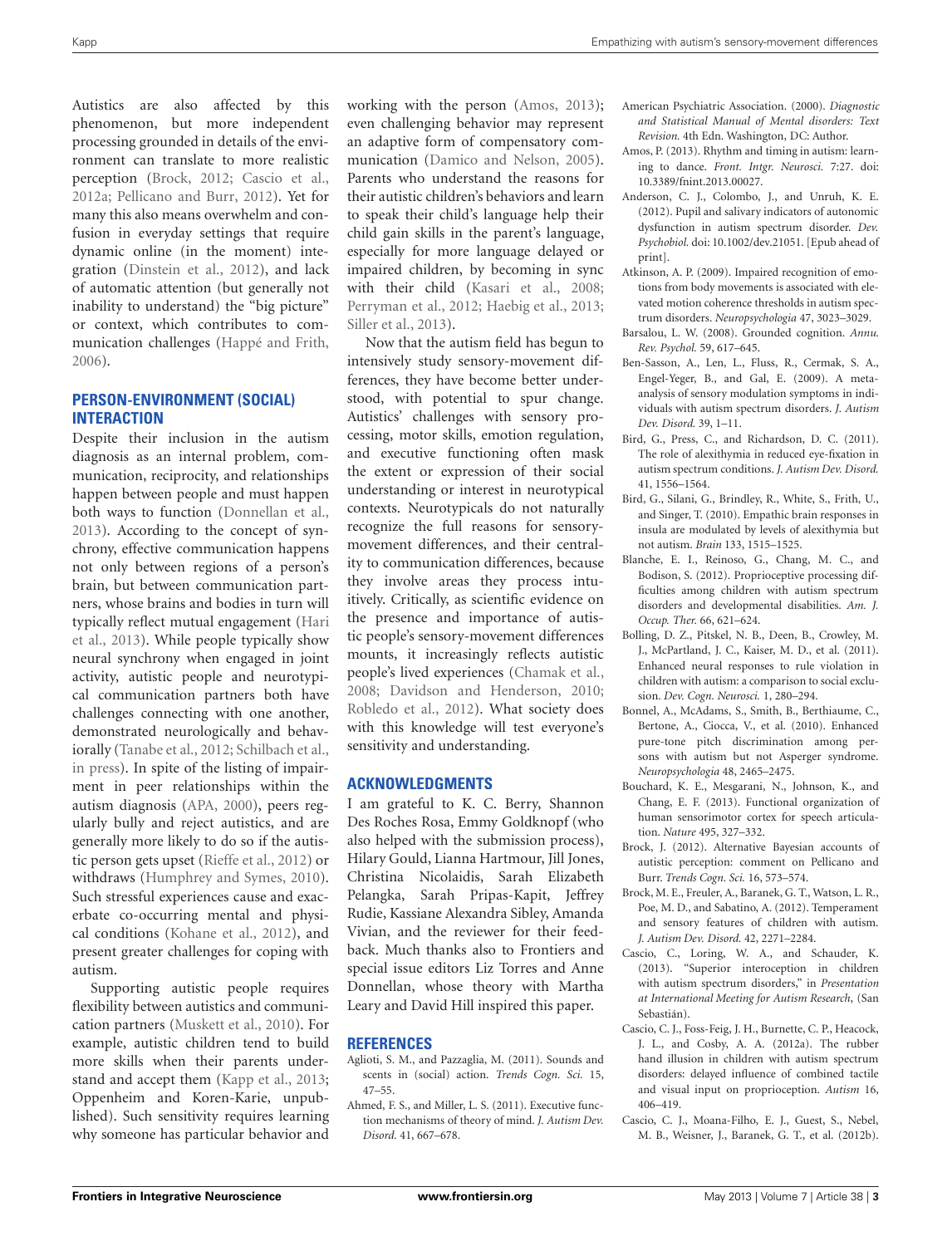Perceptual and neural response to affective tactile texture stimulation in adults with autism spectrum disorders. *Autism Res.* 5, 231–244.

- <span id="page-3-46"></span>Chamak, B., Bonniau, B., Jaunay, E., and Cohen, D. (2008). What can we learn about autism from autistic persons? *Psychother. Psychosom.* 77, 271–279.
- <span id="page-3-33"></span>Cléry, H., Bonnet-Brilhault, F., Lenoir, P., Barthelemy, C., Bruneau, N., and Gomot, M. (2013a). Atypical visual change processing in children with autism: an electrophysiological study. *Psychophysiology.* 50, 240–252.
- <span id="page-3-34"></span>Cléry, H., Roux, S., Houy-Durand, E., Bonnet-Brilhault, F., Bruneau, N., and Gomot, M. (2013b). Electrophysiological evidence of atypical visual change detection in adults with autism. *Front. Hum. Neurosci.* 7:62. doi: 10.3389/fnhum.2013.00062
- <span id="page-3-10"></span>Cook, R., Brewer, R., Shah, P., and Bird, G. (2013). Alexithymia, not autism, predicts poor recognition of emotional facial expressions. *Psyochol. Sci*. doi: 10.1177/0956797612463582. [Epub ahead of print].
- <span id="page-3-29"></span>Courchesne, V., Simard-Neilleur, A. A., and Soulières, I. (2012). "Intelligence testing in autistic children regarded as very "low-functioning": the good surprise," in *Paper presented at International Meeting for Autism Research* (Toronto, OR).
- <span id="page-3-6"></span>Craig, A. D. (2009). How do you feel – now? The anterior insula and human awareness. *Nat. Rev. Neurosci.* 10, 59–70.
- <span id="page-3-4"></span>Craig, A. D. (2010). Once an island, now the focus of attention. *Brain Struct. Funct.* 214, 395–396.
- <span id="page-3-44"></span>Damico, J. S., and Nelson, R. L. (2005). Interpreting problematic behavior: systematic compensatory adaptations as emergent phenomena in autism. *Clin. Linguist. Phonet.* 19, 405–417.
- <span id="page-3-47"></span>Davidson, J., and Henderson, V. L. (2010). 'Travel in parallel with us for a while': sensory geographies of autism. *Can. Geogr.* 54, 462–475.
- <span id="page-3-5"></span>Deen, B., Pitskel, N. B., and Pelphrey, K. A. (2011). Three systems of insular functional connectivity identified with cluster analysis. *Cereb. Cortex* 21, 1498–1506.
- <span id="page-3-7"></span>Di Martino, A., Ross, K., Uddin, L. Q., Sklar, A. B., Castellanos, F. X., and Milham, M. P. (2009). Functional brain correlates of social and nonsocial processes in autism spectrum disorders: an activation likelihood estimation meta-analysis. *Biol. Psychol.* 65, 63–74.
- <span id="page-3-40"></span>Dinstein, I., Heeger, D. J., Lorenzi, L., Minshew, N. J., Malach, R., and Behrmann, M. (2012). Unreliable evoked responses in autism. *Neuron* 75, 981–991.
- <span id="page-3-31"></span>Doherty-Sneddon, G., Riby, D. M., and Whittle, L. (2012). Gaze aversion as a cognitive load management strategy in autism spectrum disorder and Williams syndrome. *J. Child Psychol. Psyc.* 53, 420–430.
- <span id="page-3-18"></span>Donnellan, A. M., Hill, D. A., and Leary, M. R. (2013). Rethinking autism: implications of sensory and movement differences for understanding and support. *Front. Integr. Neurosci.* 6:124. doi: 10.3389/fnint.2012.00124
- <span id="page-3-22"></span>Dziuk, M. A., Gidley Larson, J. C., Apostu, A., Mahone, E. M., Denckla, M. B., and Mostofsky, S. H. (2007). Dyspraxia in autism: association with motor, social, and communicative deficits. *Dev. Med. Child Neurol.* 49, 734–739.
- <span id="page-3-35"></span>Egelhoff, K., and Lane, A. E. (2013). Brief report: preliminary reliability, construct validity and standardization of the auditory behavior questionnaire (ABQ) for children with autism spectrum disorders. *J. Autism Dev. Disord.* 43, 978–984.
- <span id="page-3-25"></span>Eigsti, I. E., de Marchena, A. B., Schuh, J. M., and Kelley, E. (2011). Language acquisition in autism spectrum disorders: a developmental review. *Res. Autism Spect. Dis.* 5, 681–691.
- <span id="page-3-36"></span>Falck-Ytter, T., Fernell, E., Gillberg, C., and Von Hofsten, C. (2010). Face scanning distinguishes social from communication impairments in autism. *Dev. Sci.* 13, 864–875.
- <span id="page-3-32"></span>Fan, X., Miles, J. H., Takahashi, N., and Yao, G. (2009). Abnormal transient papillary light reflex in individuals with autism spectrum disorders. *J. Autism Dev. Disord.* 39, 1499–1508.
- <span id="page-3-2"></span>Fatemi, S. H., Aldinger, K. A., Ashwood, P., Bauman, M. L., Blaha, C. D., Blatt, G. J., et al. (2012). Consensus paper: pathological role of the cerebellum in autism. *Cerebellum* 11, 777–807.
- <span id="page-3-12"></span>Foss-Feig, J. H., Heacock, J. L., and Cascio, C. J. (2012). Tactile responsiveness patterns and their association with core features in autism spectrum disorders. *Res. Autism Spect. Dis.* 6, 337–344.
- <span id="page-3-23"></span>Frazier, T. W., Youngstrom, E. A., Speer, L., Embacher, R., Law, P., Constantino, J., et al. (2012). Validation of proposed DSM-5 criteria for autism spectrum disorder. *J. Am. Acad. Child Adolesc. Psychiatry* 51, 28–40.
- <span id="page-3-39"></span>Freitag, C. M., Kleser, C., Schneider, M., and von Gontard, A. (2007). Quantitative assessment of neuromotor function in adolescents with high functioning autism and Asperger syndrome. *J. Autism Dev. Disord.* 37, 948–959.
- <span id="page-3-16"></span>Frith, C. D., and Frith, U. (2012). Mechanisms of social cognition. *Annu. Rev. Psychol.* 63, 287–313.
- <span id="page-3-19"></span>Gepner, B., and Féron, F. (2009). Autism: a world changing too fast for a mis-wired brain? *Neurosci*. *Biobehav. Rev.* 33, 1227–1242.
- <span id="page-3-15"></span>Gernsbacher, M. A., and Frymiare, J. L. (2005). Does the autistic brain lack core modules? *J. Dev. Learn. Disord.* 9, 3–16.
- <span id="page-3-24"></span>Gernsbacher, M. A., and Pripas-Kapit, S. R. (2012). Who's missing the point? A commentary on claims that autistic persons have a specific deficit in figurative language comprehension. *Metaphor Symb.* 27, 93–105.
- <span id="page-3-21"></span>Gliga, T., Elsabbagh, M., Hudry, K., Charman, T., and Johnson, M. H. (2012). Gaze following, gaze reading, and word learning in children at risk for autism. *Child Dev.* 83, 926–938.
- <span id="page-3-1"></span>Gomot, M., and Wicker, B. (2012). A challenging, unpredictable world for people with autism spectrum disorder. *Int. J. Psychophysiol.* 83, 240–247.
- <span id="page-3-13"></span>Gopnik, A. (2011). The theory theory 2.0: probabilistic models and cognitive development. *Child Dev. Perspect.* 5, 161–163.
- <span id="page-3-14"></span>Gopnik, A., and Wellman, H. M. (2012). Reconstructing constructivism: casual models, Bayesian learning mechanisms, and the theory theory. *Psychol. Bull.* 138, 1085–1108.
- <span id="page-3-0"></span>Gotts, S. J., Simmons, W. K., Milbury, L. A., Wallace, G. L., Cox, R. W., and Martin, A. (2012). Fractionation of social brain circuits in autism spectrum disorders. *Brain* 135, 2711–2725.
- <span id="page-3-45"></span>Haebig, E., McDuffie, A., and Weismer, S. E. (2013). Brief report: parent verbal responsiveness and language development in toddlers on

the autism spectrum. *J. Autism Dev. Disord*. doi: 10.1007/s10803-013-1763-5. [Epub ahead of print].

- <span id="page-3-3"></span>Hamilton, A. (2013). Reflecting on the mirror neuron system in autism: a systematic review of current theories. *Dev. Cogn. Neurosci.* 3, 91–105.
- <span id="page-3-20"></span>Hanley, M., McPhillips, M., Mulhern, G., and Riby, D. M. (2012). Spontaneous attention to faces in Asperger Syndrome using ecologically valid static stimuli. *Autism* doi: 10.1177/1362361312456746. [Epub ahead of print].
- <span id="page-3-30"></span>Happé, F., and Frith, U. (2006). The weak coherence account: detail-focused cognitive style in autism spectrum disorders. *J. Autism Dev. Disord.* 36, 5–25.
- <span id="page-3-41"></span>Hari, R., Himberg, T., Nummenmaa, L., Hämäläinen, M., and Parkkonen, L. (2013). Synchrony of brains and bodies during implicit interpersonal interaction. *Trends Cogn. Sci.* 17, 105–106.
- <span id="page-3-37"></span>Haswell, C. C., Izawa, J., Dowell, R., Mostofsky, S., and Shadmehr, R. (2009). Representation of internal models of action in the autistic brain. *Nat. Neurosci.* 12, 970–972.
- <span id="page-3-9"></span>Herbert, B. M., Herbert, C., and Pollatos, O. (2011). On the relationship between interoceptive awareness and alexithymia: is interoceptive awareness related to emotional awareness? *J. Pers.* 79, 1149–1175.
- <span id="page-3-8"></span>Herbert, B. M., and Pollatos, O. (2012). The body in the mind: on the relationship between interoception and embodiment. *Top. Cogn. Sci.* 4, 692–704.
- <span id="page-3-26"></span>Hilton, C. L., Harper, J. D., Kueker, R. H., Lang, A. R., Abbacchi, A. A., Todorov, A., et al. (2010). Sensory responsiveness as a predictor of social severity in children with high functioning autism spectrum disorders. *J. Autism Dev. Disord.* 40, 937–945.
- <span id="page-3-28"></span>Hubbard, A. L., McNealy, K., Scott-Van Zeeland, A. A., Callan, D. E., Bookheimer, S. Y., and Dapretto, M. (2012). Altered integration of speech and gesture in children with autism spectrum disorders. *Brain Behav.* 2, 606–619.
- <span id="page-3-42"></span>Humphrey, N., and Symes, W. (2010). Responses to bullying and use of social support among pupils with autism spectrum disorders (ASDs) in mainstream schools: a qualitative study. *J. Res. Spec. Educ. Needs* 10, 82–90.
- <span id="page-3-38"></span>Izawa, J., Pekny, S. E., Marko, M. K., Haswell, C. C., Shadmehr, R., and Mostofsky, S. H. (2012). Motor learning relies on integrated sensory inputs in ADHD, but over-selectively on proprioception in autism spectrum conditions. *Autism Res.* 5, 124–136.
- <span id="page-3-11"></span>Jabbi, M., Bastiaansen, J., and Keysers, C. (2008). A common anterior insula representation of disgust observation, experience and imagination shows divergent functional connectivity pathways. *PLoS ONE* 3:e2939. doi: 10.1371/journal.pone.0002939
- <span id="page-3-27"></span>Joseph, R. M., Keehn, B., Connolly, C., Wolfe, J. M., and Horowitz, T. S. (2009). Why is visual search superior in autism spectrum disorder? *Dev. Sci.* 12, 1083–1096.
- <span id="page-3-17"></span>Kapp, S. K., Gantman, A., and Laugeson, E. A. (2011). "Transition to adulthood for high-functioning individuals with autism spectrum disorders," in *A Comprehensive Book on Autism Spectrum Disorders*, ed M.-R. Mohammadi (Rijeka: InTech), 451–478.
- <span id="page-3-43"></span>Kapp, S. K., Gillespie-Lynch, K., Sherman, L. E., and Hutman, T. (2013). Deficit, difference, or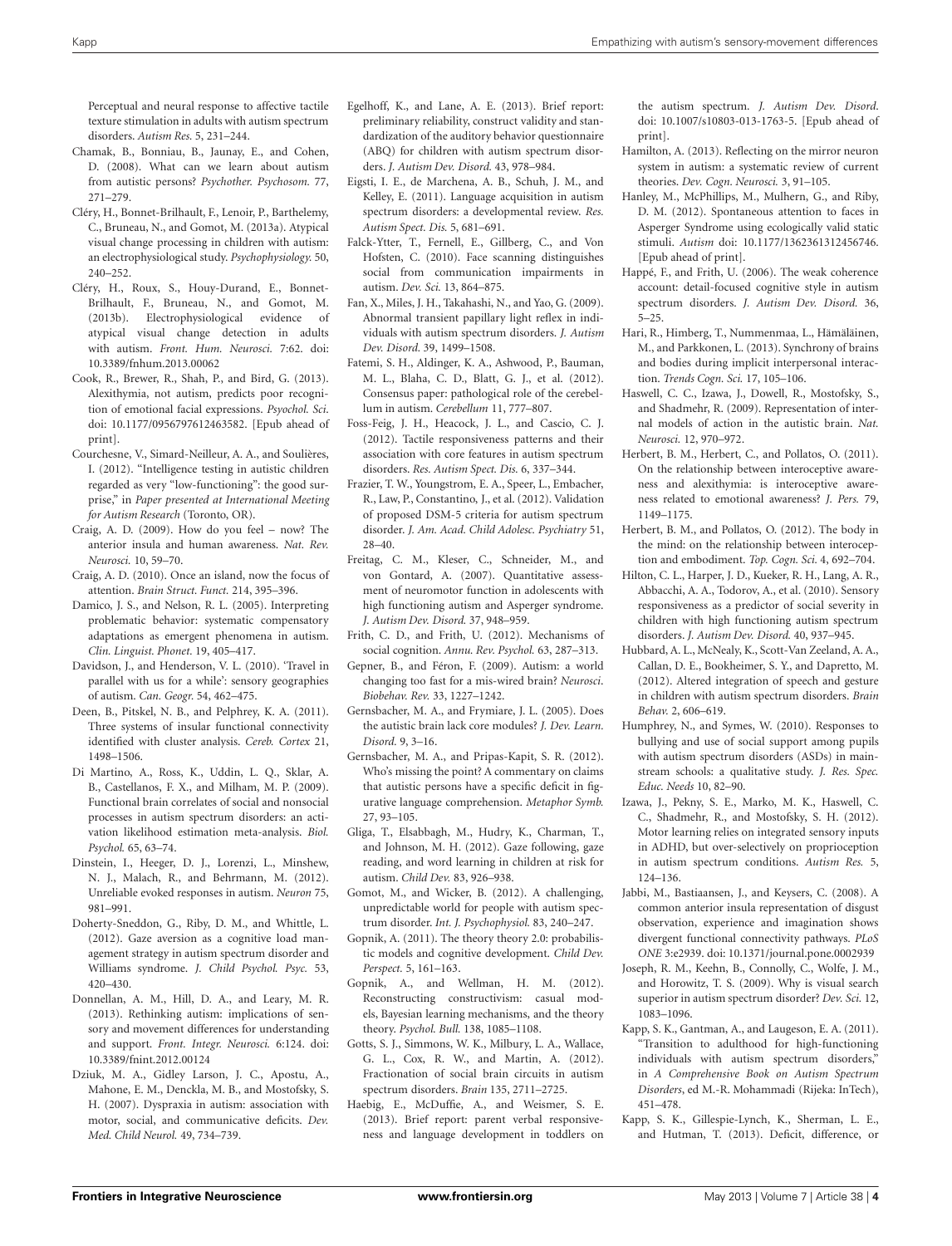both? Autism and neurodiversity. *Dev. Psychol.* 49, 59–71.

- <span id="page-4-44"></span>Kasari, C., Paparella, T., Freeman, S., and Jahromi, L. B. (2008). Language outcome in autism: randomized comparison of joint attention and play interventions. *J. Consult. Clin. Psychol.* 76, 125–137.
- <span id="page-4-15"></span>Kelly, D. J., Walker, R., and Norbury, C. F. (2013). Deficits in volitional oculomotor control align with language status in autism spectrum disorders. *Dev. Sci.* 16, 56–66.
- <span id="page-4-29"></span>Kleinhans, N. M., Richards, T., Weaver, K., Johnson, L. C., Greenson, J., Dawson, G., et al. (2010). Association between amygdala response to emotional faces and social anxiety in autism spectrum disorders. *Neuropsychologia* 48, 3665–3670.
- <span id="page-4-33"></span>Klin, A., Lin, D. J., Gorrindo, P., Ramsey, G., and Jones, W. (2009). Two-year-olds with autism orient to nonsocial contingencies rather than biological motion. *Nature* 459, 257–261.
- <span id="page-4-42"></span>Kohane, I. S., McMurry, A., Weber, G., MacFadden, D., Rappaport, L., Kunkel, L., et al. (2012). The comorbidity burden of children and young adults with autism spectrum disorders. *PLoS ONE* 7:e33224. doi: 10.1371/journal.pone.0033224
- <span id="page-4-4"></span>Kurth, F., Zilles, K., Fox, P. T., Laird, A. R., and Eickhoff, S. B. (2010). A link between the systems: Functional differentiation and integration within the human insula revealed by meta-analysis. *Brain Struct. Funct.* 214, 519–534.
- <span id="page-4-23"></span>Lane, A. E., Dennis, S. J., and Geraghty, M. E. (2011). Brief report: further evidence of sensory subtypes in autism. *J. Autism Dev. Disord.* 41, 826–831.
- <span id="page-4-31"></span>Lane, A. E., Young, R. L., Baker, A. E., and Angley, M. T. (2010). Sensory processing subtypes in autism: association with adaptive behavior. *J. Autism Dev. Disord.* 40, 112–122.
- <span id="page-4-21"></span>Larsson, M., and Willander, J. (2009). Autobiographical odor memory. *Ann. N.Y. Acad. Sci.* 1170, 318–323.
- <span id="page-4-35"></span>Lewkowicz, D. J., and Hansen-Tift, A. M. (2012). Infants deploy selective attention to the mouth of a talking face when learning speech. *Proc. Natl. Acad. Sci. U.S.A.* 109, 1431–1436.
- <span id="page-4-25"></span>Lind, S. E., and Williams, D. M. (2012). The association between past and future thinking: evidence from autism spectrum disorder. *Learn. Motiv.* 43, 231–240.
- <span id="page-4-36"></span>Linkenauger, S. A., Lerner, M. D., Ramenzoni, V. C., and Proffitt, D. R. (2012). A perceptual-motor deficit predicts social and communicative impairments in individuals with autism spectrum disorder. *Autism Res.* 5, 352–362.
- <span id="page-4-10"></span>Masten, C. L., Colich, N. L., Rudie, J. D., Bookheimer, S. Y., Eisenberger, N. I., and Dapretto, M. (2011). An fMRI investigation of responses to peer rejection in adolescents with autism spectrum disorders. *Dev. Cogn. Neurosci.* 1, 260–270.
- <span id="page-4-20"></span>Mazefsky, C. A., Pelphrey, K. A., and Dahl, R. E. (2012). The need for a broader approach to emotion regulation research in autism. *Child Dev. Perspect.* 6, 92–97.
- <span id="page-4-11"></span>Menon, V., and Uddin, L. Q. (2010). Saliency, switching, attention and control: a network model of insula function. *Brain Struct. Func.* 214, 655–667.
- <span id="page-4-38"></span>Meyer, K. (2011). Primary sensory cortices, topdown projections and conscious experience. *Prog. Neurobiol.* 94, 408–417.
- <span id="page-4-0"></span>Mostofsky, S. H., and Ewen, J. B. (2011). Altered connectivity and action model formation in autism is autism. *Neuroscientist* 17, 437–448.
- <span id="page-4-27"></span>Mottron, L., Dawson, M., Soulières, I., Hubert, B., and Burack, J. (2006). Enhanced perceptual functioning in autism: an update, and eight principles of autistic perception. *J. Autism Dev. Disord.* 36, 27–43.
- <span id="page-4-6"></span>Mundy, P., Gwaltney, M., and Henderson, H. (2010). Self-referenced processing, neurodevelopment and joint attention in autism. *Autism* 14, 408–429.
- <span id="page-4-14"></span>Mundy, P., Sullivan, L., and Mastergeorge, A. M. (2009). A parallel and distributed-processing model of joint attention, social cognition, and autism. *Autism Res.* 2, 2–21.
- <span id="page-4-43"></span>Muskett, T., Perkins, M., Clegg, J., and Body, R. (2010). Inflexibility as an interactional phenomenon: using conversation analysis to reexamine a symptom of autism. *Clin. Linguist. Phonet.* 24, 1–16.
- <span id="page-4-5"></span>Nader, R., Oberlander, T. F., Chambers, C. T., and Craig, K. D. (2004). Expression of pain in children with autism. *Clin. J. Pain* 20, 88–97.
- <span id="page-4-19"></span>Niedenthal, P. M. (2007). Embodying emotion. *Science* 316, 1002–1005.
- <span id="page-4-34"></span>Norbury, C. F., Brock, J., Cragg, L., Einav, S., Griffiths, H., and Nation, K. (2009). Eye-movement patterns are associated with communicative competence in autistic spectrum disorders. *J. Child Pschol. Psychiatry* 50, 834–842.
- <span id="page-4-32"></span>Norbury, C. F., Griffiths, H., and Nation, K. (2010). Sound before meaning: word learning in autistic disorders. *Neuropsychologia* 48, 4012–4019.
- <span id="page-4-30"></span>O'Connor, K. (2012). Auditory processing in autism spectrum disorder: a review. *Neurosci. Biobehav. Rev.* 36, 836–854.
- <span id="page-4-26"></span>Ohta, H., Yamada, T., Watanabe, H., Kanai, C., Tanaka, E., Ohno, T., et al. (2012). An fMRI study of reduced perceptual load-dependent modulation of task-irrelevant activity in adults with autism spectrum conditions. *Neuroimage* 61, 1176–1187.
- <span id="page-4-22"></span>Parma, V., Bulgheroni, M., and Tirindelli, R. (2013). Body odors promote automatic imitation in autism. *Biol. Psychiatry.* doi: 10.1016/j.biopsych.2013.01.010. [Epub ahead of print].
- <span id="page-4-39"></span>Pellicano, E., and Burr, D. (2012). When the world becomes 'too real': a Bayesian explanation of autistic perception. *Trends Cogn. Sci.* 16, 504–510.
- <span id="page-4-45"></span>Perryman, T. Y., Carter, A. S., Messinger, D. S., Stone, W. L., Ivanescu, A. E., and Yoder, P. J. (2012). Brief report: parental child-directed speech as a predictor of receptive language in children with autism symptomatology. *J. Autism Dev. Disord.* doi: 10.1007/s10803-012-1725-3. [Epub ahead of print].
- <span id="page-4-13"></span>Pineda, J. A., and Hecht, E. (2009). Mirroring and mu rhythm involvement in social cognition: are there dissociable subcomponents of theory of mind? *Biol. Psychol.* 80, 306–314.
- <span id="page-4-2"></span>Prat, C. S., and Stocco, A. (2012). Information routing in the basal ganglia: highways ot abnormal connectivity in autism?: comment on "Disrupted cortical connectivity theory as an explanatory model for autism spectrum disorders by Kana et al. *Phys. Life Rev.* 9, 1–2.
- <span id="page-4-1"></span>Qiu, A., Adler, M., Crocetti, D., and Mostofsky, S. H. (2010). Basal ganglia shapes predict social, communication, and motor dysfunctions in boys

with autism spectrum disorder. *J. Am. Acad. Child Adolesc. Psychiatry* 49, 539–551.

- <span id="page-4-24"></span>Rajendran, G., Law, A. S., Logie, R. H., van der Meulen, M., Fraser, D., and Corley, M. (2011). Investigating multitasking in high-functioning adolescents with autism spectrum disorders using the Virtual Errands Task. *J. Autism Dev. Disord.* 41, 1445–1454.
- <span id="page-4-18"></span>Reynolds, S., Bendixen, R. M., Lawrence, T., and Lane, S. J. (2011). A pilot study examining activity participation, sensory responsiveness, and competence in children with high functioning autism spectrum disorder. *J. Autism Dev. Disord.* 41, 1496–1506.
- <span id="page-4-41"></span>Rieffe, C., Camodeca, M., Pouw, L. B. C., Lange, A. M. C., and Stockmann, L. (2012). Don't anger me! Bullying, victimization, and emotion dysregulation in young adolescents with ASD. *Eur. J. Dev. Psychol.* 9, 351–370.
- <span id="page-4-17"></span>Riley, M. A., Shockley, K., and Van Orden, G. (2012). Learning from the body about the mind. *Topics Cogn. Sci.* 4, 21–34.
- <span id="page-4-47"></span>Robledo, J., Donnellan, A., and Strandt-Conroy, K. (2012). An exploration of sensory and movement differences from the perspective of individuals with autism. *Front. Integr. Neurosci.* 6:107. doi: 10.3389/fnint.2012.00107
- <span id="page-4-9"></span>Sanfey, A. G., Rilling, J. K., Aronson, J. A., Nystrom, L. E., and Cohen, J. D. (2003). The neural basis of economic decision-making in the Ultimatum Game. *Science* 300, 1755–1758.
- <span id="page-4-8"></span>Saxbe, D. E., Yang, X. F., Borofsky, L. A., and Immordino-Yang, M. H. (2012). The embodiment of emotion: language use during the feeling of social emotions predicts cortical somatosensory activity. *Soc. Cogn. Affect. Neurosci.* doi: 10.1093/scan/nss075. [Epub ahead of print].
- <span id="page-4-40"></span>Schilbach, L., Timmermans, B., Reddy, V., Costall, A., Bente, G., Schlicht, T., et al. (in press). Toward a second-person neuroscience. *Behav. Brain Sci.*
- <span id="page-4-37"></span>Schroeder, C. E., Wilson, D. A., Radman, T., Scharfman, H., and Lakatos, P. (2010). Dynamics of active sensing and perceptual selection. *Curr. Opin. Neurobiol.* 20, 172–176.
- <span id="page-4-3"></span>Scott, S. K., McGettigan, C., and Eisner, F. (2009). A little more conversation, a little less action—candidate roles for the motor cortex in speech perception. *Nat. Rev. Neurosci.* 10, 295–302.
- <span id="page-4-16"></span>Senju, A. (2013). Atypical development of spontaneous social cognition in autism spectrum disorders. *Brain Dev.* 35, 95–101.
- <span id="page-4-7"></span>Silani, G., Bird, G., Brindley, R., Singer, T., Frith, C., and Frith, U. (2008). Levels of emotional awareness and autism: an fMRI study. *Soc. Neurosci.* 3, 97–112.
- <span id="page-4-46"></span>Siller, M., Hutman, T., and Sigman, M. (2013). A parent-mediated intervention to increase responsive parental behaviors and child communication in children with ASD: a randomized clinical trial. *J. Autism Dev. Disord.* 43, 540–555.
- <span id="page-4-28"></span>Simmons, D. R., Robertson, A. E., McKay, L. S., Toal, E., McAleer, P., and Pollick, F. E. (2009). Vision in autism spectrum disorders. *Vision Res.* 49, 2705–2739.
- <span id="page-4-12"></span>Singer, T., Critchley, H. D., and Preuschoff, K. (2009). A common role of insula in feelings, empathy and uncertainty. *Trends Cogn. Sci.* 13, 334–340.